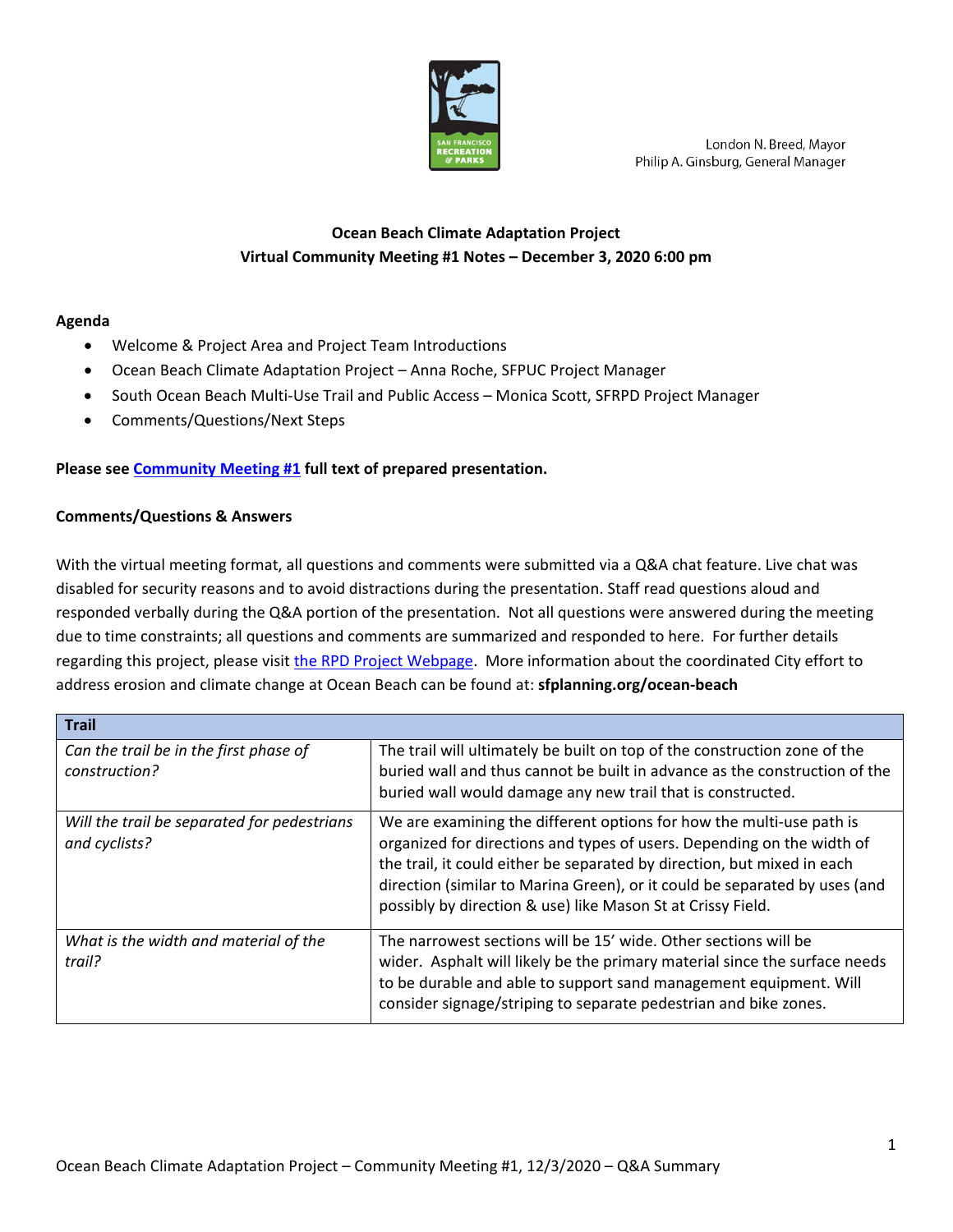| Will the trail be protected from sea level<br>rise and storm waves?                                                                                               | The design takes erosion and sea level rise into consideration and the trail<br>will be placed as far landward as possible accounting for the service road,<br>access to the Oceanside Plant and Westside Pump Station, and<br>fire/emergency vehicle access requirements. These project components<br>are behind the buried wall. See also PUC Section below for more<br>information on how the design will protect the shoreline. |
|-------------------------------------------------------------------------------------------------------------------------------------------------------------------|-------------------------------------------------------------------------------------------------------------------------------------------------------------------------------------------------------------------------------------------------------------------------------------------------------------------------------------------------------------------------------------------------------------------------------------|
| Will there be any hard paths on the beach<br>that could be wheelchair accessible?                                                                                 | The sand ramp at Sloat Blvd. will remain the accessible access point<br>to Ocean Beach and would continue to accommodate beach<br>wheelchairs. There are no current plans for hard paths on the beach due<br>to the dynamic nature of the beach and the sand placement activities.                                                                                                                                                  |
| Why can't the SFPUC service road straddle<br>the Zoo property? More space can then be<br>opened up for a trail to be safely located<br>safely away from the surf. | The property is currently leased to the zoo for their use and not available<br>for this project. The access road is immediately adjacent to the Zoo leased<br>property, including using the driveway entrances and exists to its parking<br>lot for the access road. We have put it as far east as possible without<br>making significant regrading of existing hillsides near the Zoo.                                             |
| Is the existing trail going to be available to<br>walk on or is it going to demolished?                                                                           | There is no existing trail between Sloat and Skyline. The new multi-use<br>trail will be built between Sloat and Skyline where the southbound Great<br>Highway lanes currently exist. No trail will be demolished.                                                                                                                                                                                                                  |
| Ensure that the new trail does not enable<br>hazardous bike riding, that riders do not<br>fly downhill into an already fraught<br>intersection.                   | The area where the multi-use trail will be constructed is predominantly<br>flat (2% slope) with the exception between the proposed Skyline parking<br>lot and the proposed Southern Beach Access stairs having a slope range<br>of 7% to 9%; sloping North. The design team will strive to keep grades at<br>8% or lower which meets the AGODA standards and comparable with<br>other coastal trail environments in the Bay area.   |
| Is there a plan to remove the southbound<br>car lane and create a near-term safe<br>walking/biking/hiking path along this<br>coastline?                           | Original plans called for an interim trail. However, with construction<br>beginning in 2023, only two years from now, we are focusing limited<br>resources on the larger project. Project construction is anticipated to be<br>complete in early 2027 at which time the trail would be ready for use.                                                                                                                               |
| <b>Restroom</b>                                                                                                                                                   |                                                                                                                                                                                                                                                                                                                                                                                                                                     |
| Can a restroom be installed at the Skyline<br>Parking lot in addition to the one<br>planned near Sloat?                                                           | RPD has examined installing a restroom at the Skyline Coastal Parking Lot.<br>At present, with the restroom at Sloat and the restroom at Harding Park<br>(which is closer to the Skyline Coastal Parking Lot than<br>the Sloat restroom), we have restroom coverage that balances the<br>public's needs and our operational capacity. We will add signage at the<br>parking lot directing users to the two closest restrooms.       |
| Who currently maintains the restroom<br>at Sloat?                                                                                                                 | <b>National Park Service</b>                                                                                                                                                                                                                                                                                                                                                                                                        |
| Are the other 2 restrooms @ Taraval &<br>Judah going to be going away?                                                                                            | The restrooms at Taraval and Judah will remain. The restroom at Sloat will<br>be demolished and rebuilt very close to its current location. The buried<br>wall will be built beneath the area where the current Sloat restroom sits.                                                                                                                                                                                                |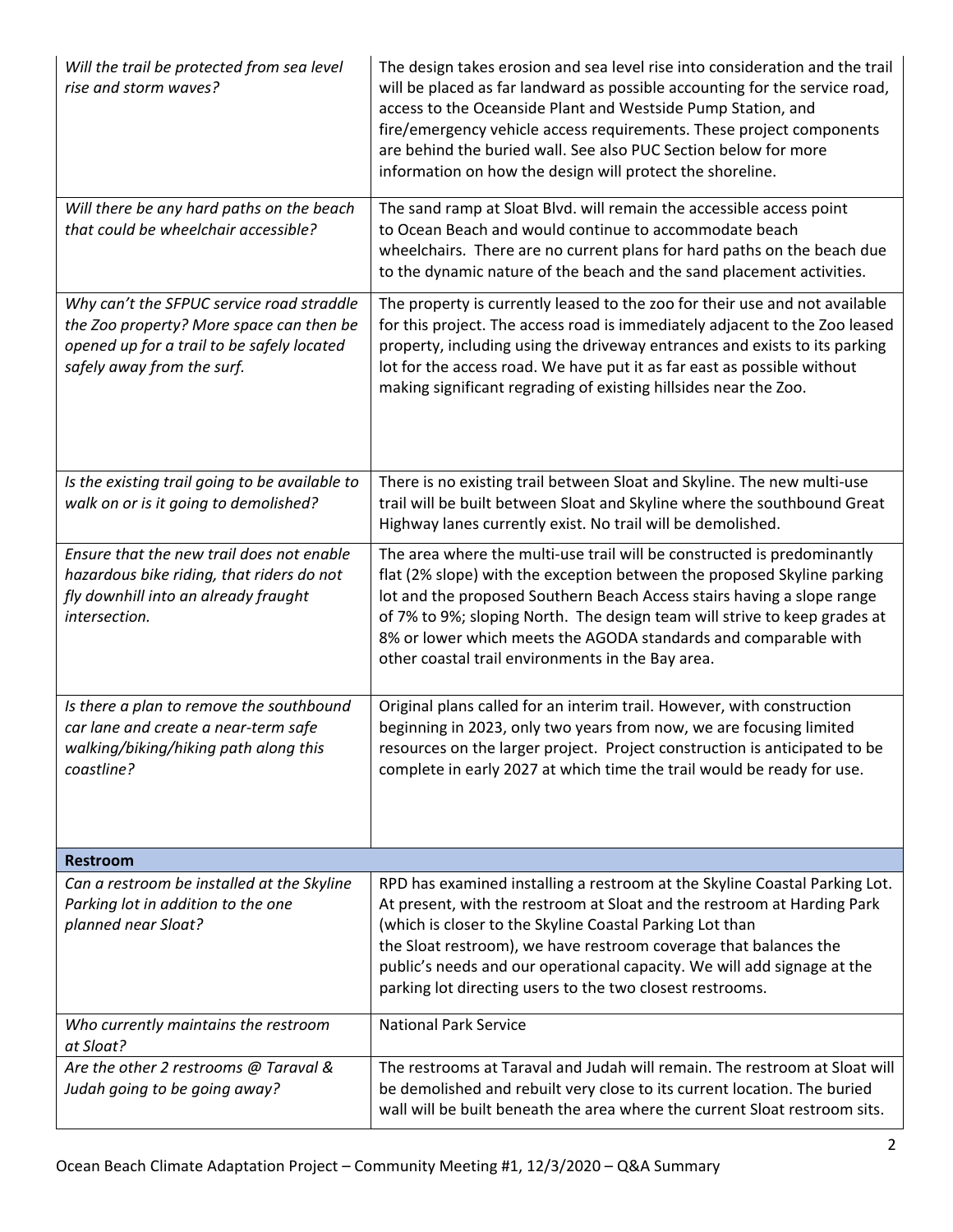| <b>Traffic / Parking</b>                                                                                                                                                                        |                                                                                                                                                                                                                                                                                                                                                                                                                                                                                                                     |  |
|-------------------------------------------------------------------------------------------------------------------------------------------------------------------------------------------------|---------------------------------------------------------------------------------------------------------------------------------------------------------------------------------------------------------------------------------------------------------------------------------------------------------------------------------------------------------------------------------------------------------------------------------------------------------------------------------------------------------------------|--|
| What is the traffic plan to traveling north<br>and south on the Great Highway? Where<br>will cars be diverted and how will that<br>affect alternate routes?                                     | Most traffic is anticipated to divert to Sloat and Skyline but some traffic<br>will likely divert off the Great Highway further north. The EIR will<br>evaluate the potential impacts of traffic that will re-route once the Great<br>Highway between Sloat and Skyline is closed.                                                                                                                                                                                                                                  |  |
| Can housing be built on top of<br>the parking lot?                                                                                                                                              | No, there are no plans to have housing on this site. Housing was not an<br>objective of the Ocean Beach Master Plan and is also not consistent with<br>RPD's mission. it would require amendments to the General Plan,<br>the Local Coastal Plan, and the Planning Code.                                                                                                                                                                                                                                            |  |
| What part of this plan covers the<br>necessary changes to Sloat and its<br>connection to Skyline?                                                                                               | The proposed project does not include any changes at the Sloat/Skyline<br>intersection. MTA does have a separate project for improvements<br>at the Sloat/Skyline intersection which will be designed based on the<br>design of the Great Highway that is selected for its stretch from Lincoln<br>to Sloat. For information on Sloat/Skyline please visit the project<br>webpage: https://www.sfmta.com/projects/sloat-skyline-intersection-<br>alternatives-analysis                                              |  |
| What is the parking lot capacity?                                                                                                                                                               | The existing 35-space NPS parking lot near Sloat would be replaced with a<br>larger ~55 spaces lot near Skyline.                                                                                                                                                                                                                                                                                                                                                                                                    |  |
| What happened to the Ocean Beach<br>Master Plan's parking lot that was slated<br>to be located at the end of Zoo road?                                                                          | The land south of the current Zoo parking lot is within the Zoo lease<br>area. The Ocean Beach Master Plan developed conceptual ideas and not<br>all concepts are included in the same location. The parking lot is<br>proposed near Skyline.                                                                                                                                                                                                                                                                       |  |
| Will there be signal lights at the<br>Skyline/Great Highway intersection? The<br>current stop sign causes traffic to back up.                                                                   | Caltrans is developing a project to install signal lights at the Skyline/Great<br>Highway intersection. This project is expected to be completed in 2022.                                                                                                                                                                                                                                                                                                                                                           |  |
| When will you close the Great Highway<br>extension (south of Sloat) to through-<br>car and bicycle traffic?                                                                                     | The roadway will be closed in mid-2023 for this project.                                                                                                                                                                                                                                                                                                                                                                                                                                                            |  |
| Will access to<br>47th Ave from Sloat Blvd. change?                                                                                                                                             | There are no proposed changes at 47th Avenue as part of the project.                                                                                                                                                                                                                                                                                                                                                                                                                                                |  |
| <b>Plantings and Natural Elements</b>                                                                                                                                                           |                                                                                                                                                                                                                                                                                                                                                                                                                                                                                                                     |  |
| One of the beauties of this area is the very<br>limited artificial lighting, which is<br>important for Dark Skies and for<br>habitat. What are the plans for limiting<br>lighting in this area? | Lighting along the trail will be placed as conservatively as possible to<br>minimize artificial lighting. The service road will need some lighting for<br>safety reasons but the design team will look to minimize lighting as<br>possible, and in consideration of the American Association of State<br>Highway and Transportation Officials' (AASHTO) guidance and National<br>Park Service Dark Skies Guidelines. Lighting design will consider options<br>such as having flat lenses on downward-facing lights. |  |
| Where and when will your plant list be<br>shared, please? Please use only local<br>native plants on this project. Who will<br>maintain these plants?                                            | The design team is exploring a partnership with the Coastal Conservancy<br>to source/grow native plants for the project. Once a plant list is<br>developed, it will be shared. The trail, restroom and parking lot will be<br>maintained by RPD. The service road will be maintained by PUC. An<br>Operations and Maintenance plan will be developed.                                                                                                                                                               |  |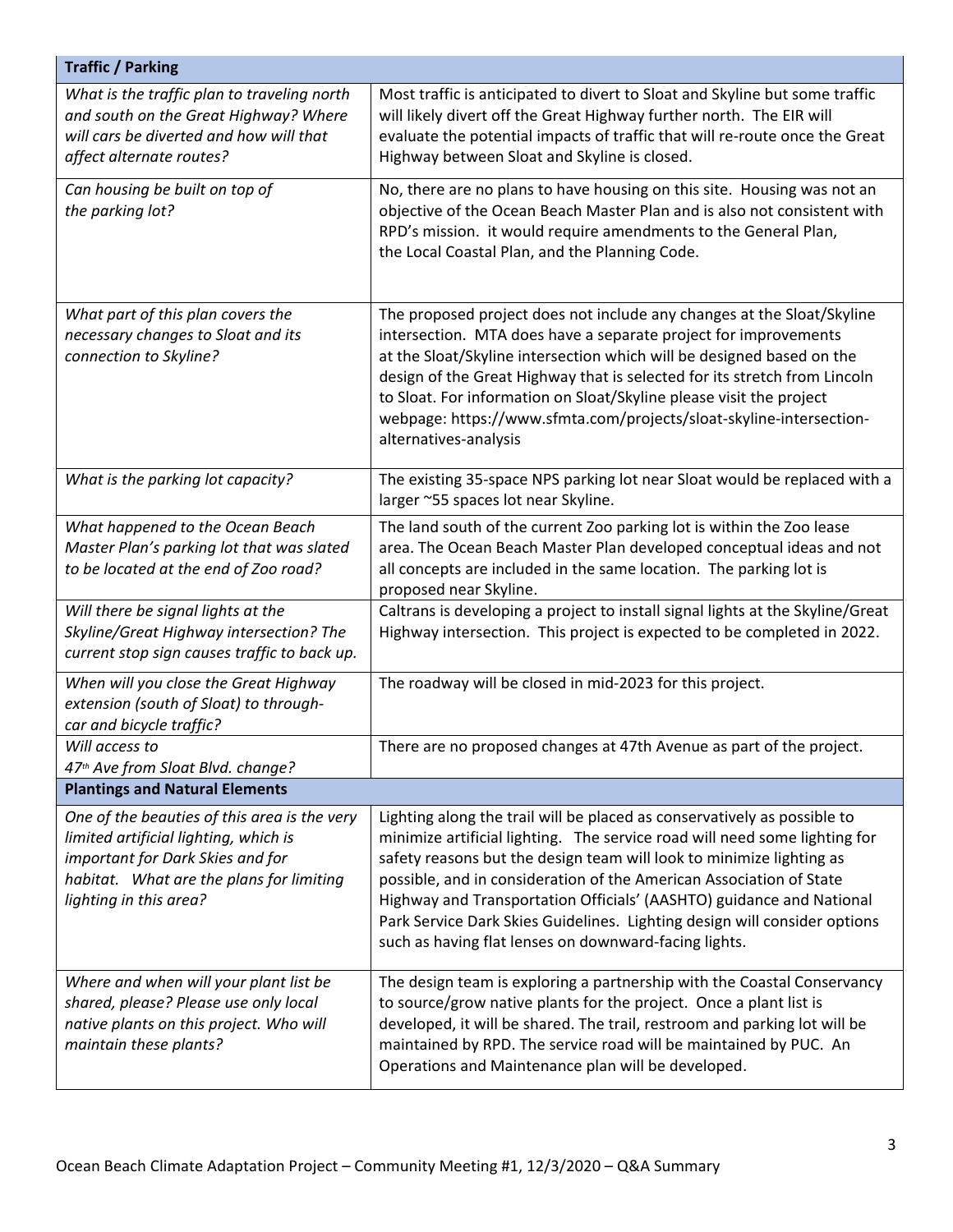| The riprap and erosion from people and<br>dogs walking along the edge have<br>negatively impacted the Bank Swallow<br>colony. Will all of the riprap be<br>removed? How will the project protect the<br>nesting birds as well as plants like Silky<br><b>Beach Pea?</b> | Per the Coastal Commission permit requirements, all of the riprap and<br>revetments will be removed. The EIR will evaluate the impacts to the<br>bank swallow colony and other biological resources.                                                                                                                                    |
|-------------------------------------------------------------------------------------------------------------------------------------------------------------------------------------------------------------------------------------------------------------------------|-----------------------------------------------------------------------------------------------------------------------------------------------------------------------------------------------------------------------------------------------------------------------------------------------------------------------------------------|
| This is the precise spot where the only San<br>Francisco occurrence of native plant silky<br>beach pea, Lathyrus littoralis, occurs. How<br>will this plant be protected?                                                                                               | The EIR will evaluate all protected species and biological resources in the<br>project area.                                                                                                                                                                                                                                            |
| How did you get around the laws<br>protecting the Snowy Plover and other<br>protected wildlife?                                                                                                                                                                         | The project is subject to environmental laws including California<br>Environmental Quality Act, National Environmental Policy Act, and the<br>federal and state endangered species acts. The EIR will evaluate impacts<br>of the proposed project on biological resources including special-status<br>species such as the Snowy Plover. |
| The Ocean Beach Master Plan called for a<br>conservation center as a public amenity -<br>and a key feature of this plan. Why is one<br>not included?                                                                                                                    | The Ocean Beach Master Plan has multiple components that will be<br>implemented over decades by different groups and agencies. The<br>conservation center was a separate project constructed by the zoo and is<br>located on the hill above the Great Highway and is not within the<br>boundary of the current proposed project.        |
| <b>Budget/Project Team</b>                                                                                                                                                                                                                                              |                                                                                                                                                                                                                                                                                                                                         |
| What is the total cost of this<br>project? What is the cost of a<br>restroom? Can the Zoo be required to<br>provide free access to restrooms.                                                                                                                           | Current estimates for the total project cost is ~\$185 million. The total<br>cost for the restroom is estimated to be ~\$3 million. These costs include<br>soft costs and construction costs. The zoo restrooms at the zoo entrance<br>are located outside of the paid areas of the zoo.                                                |
| What part of this project will be funded by<br>the Park Bond?                                                                                                                                                                                                           | Park Bond funds will only be used for the public access components of<br>this project. The other project components will be funded by the PUC.                                                                                                                                                                                          |
| What consulting firm(s) are working on<br>the next design phase plans?                                                                                                                                                                                                  | SF Public Works is designing part of the project and Moffat & Nichol is the<br>prime design consultant with subconsultants including Munden Fry<br>Landscape Associates, and Peter Baye (Botanist/Coastal Ecologist)                                                                                                                    |
| Zoo                                                                                                                                                                                                                                                                     |                                                                                                                                                                                                                                                                                                                                         |
| Will the Zoo have two parking areas (1<br>off Sloat in its current location and 1 near<br>the Pomeroy Center?)                                                                                                                                                          | The Zoo will have one parking area, the same as today. The entrance from<br>Great Highway will be closed and the entrance on Sloat will become an<br>entrance/exit.                                                                                                                                                                     |
| Will the Zoo be able to continue to charge<br>for parking in their lot?                                                                                                                                                                                                 | The Zoo has control over its parking lot as part of its lease with RPD, and<br>decides how to manage its parking including whether there is a fee.                                                                                                                                                                                      |
| Is the Zoo considered a permanent fixture,<br>or is there discussion about possible<br>changes there with respect to this<br>project?                                                                                                                                   | There are no plans to relocate the Zoo at this time.                                                                                                                                                                                                                                                                                    |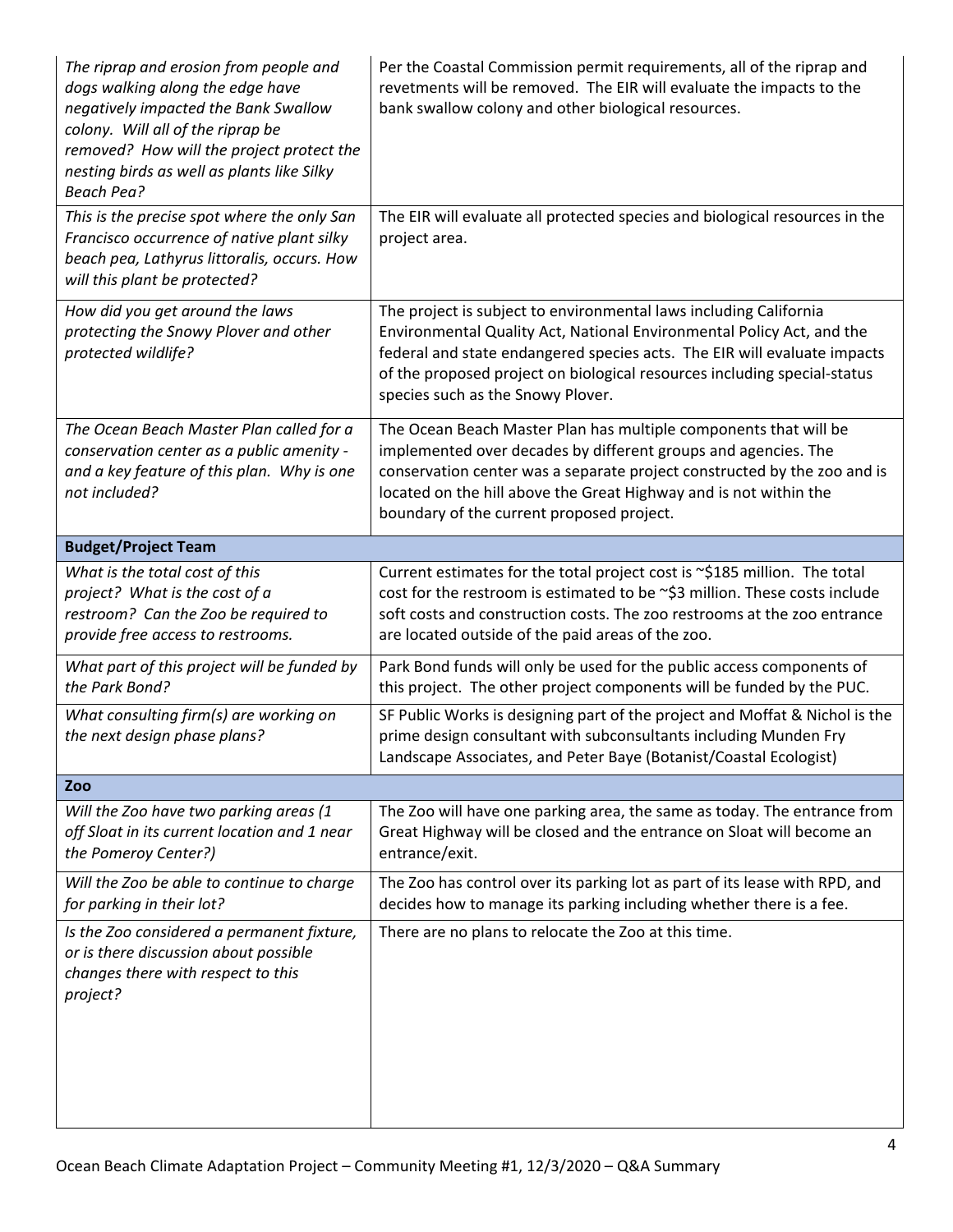| <b>Middle Reach Great Highway</b>                                                                                                                                                                                                                                                       |                                                                                                                                                                                                                                                                                                                                                                                                                                                                                                                                                                 |
|-----------------------------------------------------------------------------------------------------------------------------------------------------------------------------------------------------------------------------------------------------------------------------------------|-----------------------------------------------------------------------------------------------------------------------------------------------------------------------------------------------------------------------------------------------------------------------------------------------------------------------------------------------------------------------------------------------------------------------------------------------------------------------------------------------------------------------------------------------------------------|
| Is it possible to keep the Great Highway<br>while expanding bicycle lanes north of the<br>zoo?                                                                                                                                                                                          | The area north of the Zoo and Sloat is not within the project area. The<br>Great Highway will only be removed between Sloat and Skyline to<br>addresses shoreline erosion and climate-change-related sea-level rise<br>while protecting the wastewater infrastructure and enhancing coastal<br>public access and recreation, habitat, and scenic quality at South Ocean<br>Beach. Due to space limitations, it is not possible to construct the buried<br>wall, include a multi-modal trail and keep the Great Highway open to<br>vehicles.                     |
| Does the design effect the Great Highway<br>north of the zoo?                                                                                                                                                                                                                           | No                                                                                                                                                                                                                                                                                                                                                                                                                                                                                                                                                              |
| PUC / Infrastructure - Climate Change                                                                                                                                                                                                                                                   |                                                                                                                                                                                                                                                                                                                                                                                                                                                                                                                                                                 |
| When will the focus shift to removal<br>and retreat of the sewer pipe? It seems<br>"saving Ocean Beach" is always secondary<br>to "protecting the sewer pipe." Given that<br>pipe has a finite life, when does the City<br>plan to move it off the beach and behind<br>the sewer plant? | Consistent with the Ocean Beach Master Plan, the overarching purpose of<br>the project is to implement a long-term coastal management strategy for<br>South Ocean Beach that addresses shoreline erosion and climate-change-<br>related sea-level rise. Multiple project objectives include protecting the<br>wastewater infrastructure and enhancing coastal public access and<br>recreation, habitat, and scenic quality at South Ocean Beach. The project<br>will likely include a comprehensive monitoring plan that will inform future<br>decision making. |
| What were the dates on slide 6 (before<br>and after) showing the erosion?                                                                                                                                                                                                               | Early 1990's for the top photo and 2006 for the bottom photo                                                                                                                                                                                                                                                                                                                                                                                                                                                                                                    |
| The project seems intended to eliminate a<br>public road so you can have a private truck<br>road for the zoo and PUC.                                                                                                                                                                   | The project is located in a very constrained area and seeks to<br>simultaneously address climate change induced sea level rise, improve<br>public access, and protect and maintain access to existing critical<br>wastewater infrastructure. Removal of the Great Highway in this area<br>provides the necessary space to accomplish these multiple goals.                                                                                                                                                                                                      |
| Will there be a bluff? What is your plan to<br>stop bluff erosion?                                                                                                                                                                                                                      | There will not be a vertical bluff. The design is to lay down the bluff to a<br>more gentle interface with the ocean to help reduce erosion. Sand will<br>also be placed on the beach as part of ongoing maintenance to protect<br>the shore. See also Response #71.                                                                                                                                                                                                                                                                                            |
| What is the expected lifespan of this<br>repair? Regarding climate change, is the<br>project looking at 50 year projections for<br>sea level rise and storm surge caused<br>erosion?                                                                                                    | The wall would be designed with a nominal service life of 50 years (until<br>approximately 2075) but with the proposed beach nourishment and<br>appropriate maintenance is expected to last until 2100. The project is<br>following the City's Sea Level Rise guidance, which uses projections<br>through 2100. Please see the City's Capital Planning website for more<br>information. https://onesanfrancisco.org/node/148                                                                                                                                    |
| Can the buried wall be extended further<br>south?                                                                                                                                                                                                                                       | The project is designed to address the chronic erosion between Sloat and<br>Skyline as outlined in the Ocean Beach Master Plan.                                                                                                                                                                                                                                                                                                                                                                                                                                 |
| Are you aware that sea level rise is not the<br>issue with erosion on that part of the<br>beach, but instead erosion is part of the<br>natural scouring process related to the SF<br>Bay?                                                                                               | The project has been designed to account for both erosion from natural<br>scouring processes and sea level rise. Current guidance for California<br>recommends evaluation of SLR impacts using a scenario-based analysis.<br>This method is founded on the approach by the Intergovernmental Panel<br>on Climate Change (IPCC) to understand how SLR and other drivers<br>interact to threaten health, safety, and resources of coastal communities.<br>For more information see the project's Conceptual Engineering Report<br>(CER)                           |